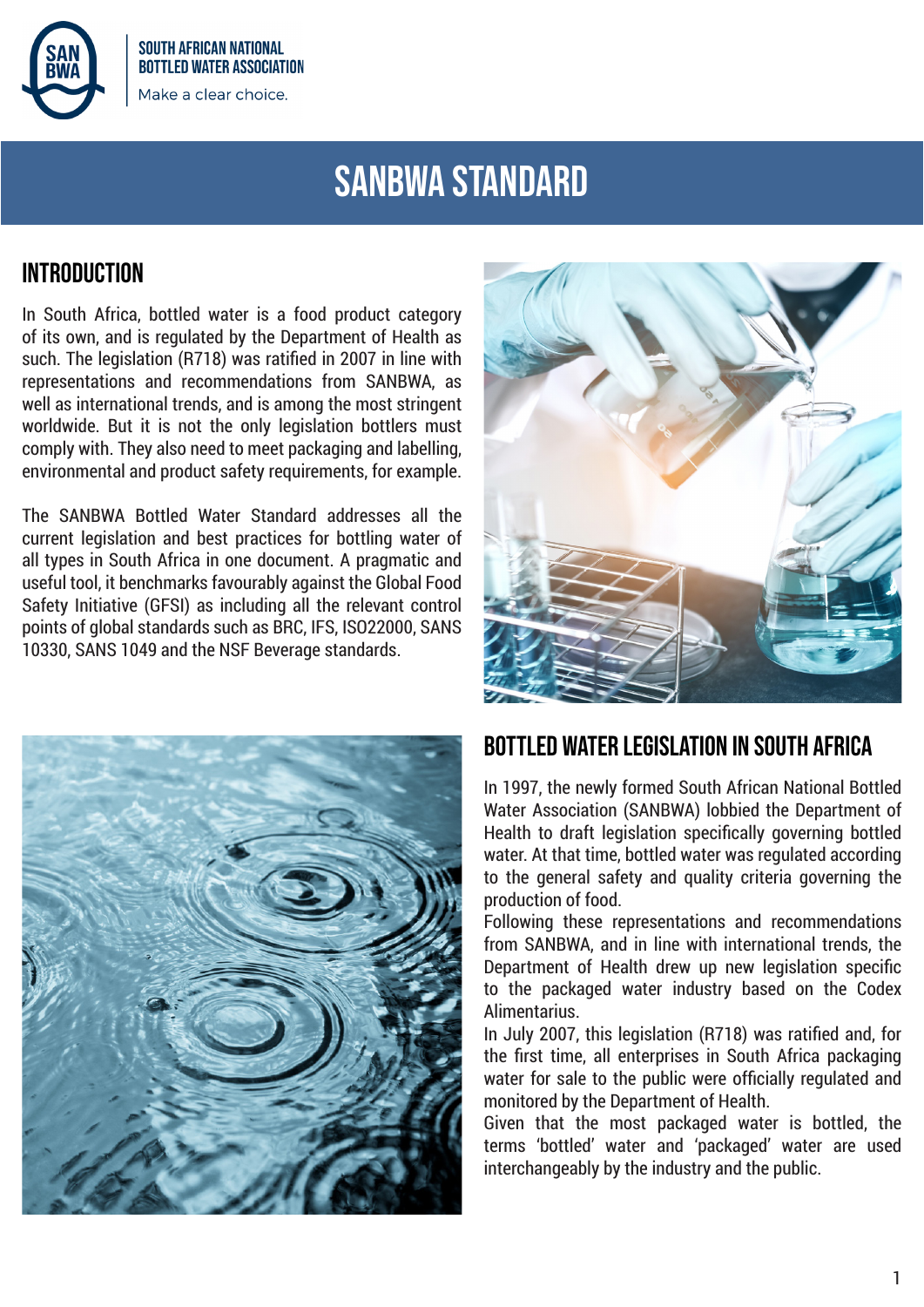

In addition to R718, bottlers need to comply with a number of other legal, hygiene, food safety and quality, packaging and environmental legislation, including:

### DEPARTMENT OF HEALTH

Foodstuffs, Cosmetics and Disinfectants Act, 1972 (Regulations ref 2-7 below form part of this Act) – Act No. 54 of 1972 Regulations governing General Hygiene Requirements for Food premises, the transport of Food and related matters – R. 638, June 2018

Regulations relating to all bottled waters – R. 718, 28 July 2006; R. 800, 31 July, 2009

Regulations relating to all packaged waters – R. 718, 28 July 2006; R. 800, 31 July, 2009

Regulations Governing Microbiological Standards for Foodstuffs and related matters and amendments – R. 692, 16 May 1997; R.1588, 20 December 2002

Regulations Relating to the Labelling and advertising of Foodstuffs, including amendments as per R.45, Jan 2012 – R.146, 1 March 2010

Regulations relating to the Hazard Analysis and Critical Control Point System – R 908, 27 June 2003; R. 607, 14 June 2018

Regulations relating to the Hazard Analysis and Critical Control Point System: Amendment – R 908, 27 June 2003; R. 607, 14 June 2018

Regulations related to Milk and Dairy Products (Definitions for hermetically sealed containers) – R.1555 of 21 November 1997; R.1555 of 21 November 1997

### THE DEPARTMENT OF WATER AND SANITATION

National Water Act (Act No. 36 of 1998) – Act No 36 of 1998 Minimum Standards and Guidelines for Groundwater Resource Development for the Community Water Supply and Sanitation Programme, First Edition, April 1997 – Act No 36 of 1998 SANS 241:2015 South African National Standard for Drinking Water - Act No 36 of 1998

### DEPARTMENT OF ENVIRONMENTAL AFFAIRS

National Environmental Management: Waste Management Act (NEMA) – Act No 59 of 2008

DEPARTMENT OF AGRICULTURE, FORESTRY AND FISHERIES (DAFF) Fertilizers, Farm Feeds, Agricultural Remedies and Stock Remedies (Act No. 36 of 1947) – Act No. 36 of 1947 Legal Metrology Act, 2014 (Act No. 9 of 2014) – Act 9 of 2014

# **SANBWA'S OBJECTIVES**

The SANBWA Standard – its full title being 'SANBWA Bottled Water Standard: Requirements for Source Water, Processing and Packaging' – addresses all the current legislation and best practices for bottling water of all types in South Africa in one document. In other words, it is a single standard.

It covers all forms of packaged water defined by the legislation in the Foodstuffs Cosmetics and Disinfectant Act (Act 54 of 1972) Regulation R718, 28 July 2006 as amended by R800 of 31 July 2009: Regulations Relating to all Packaged Water as well as preparation of such waters used for making enhanced and/or flavoured waters, and sealed packaged water for use in water coolers.

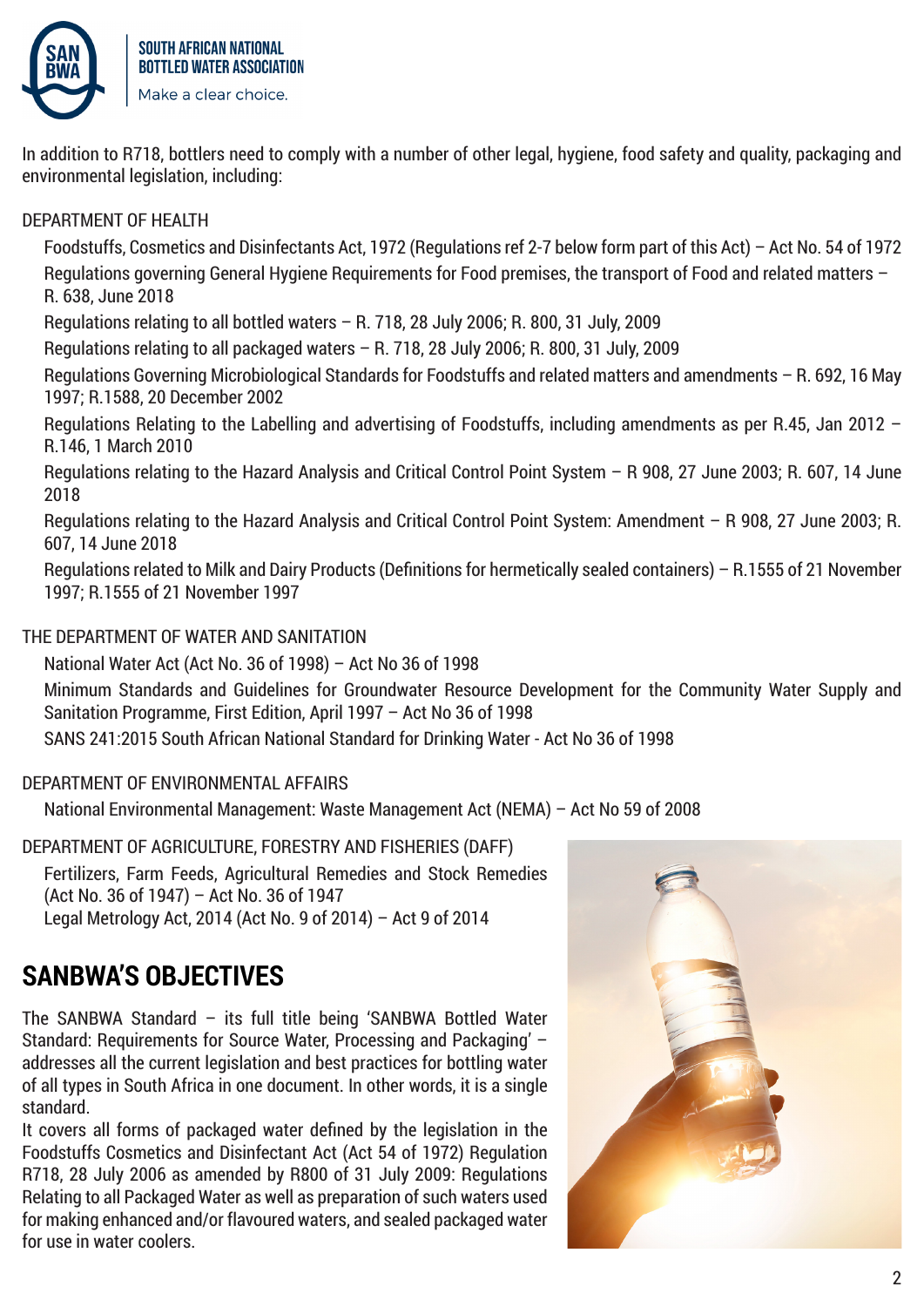

#### **SOUTH AFRICAN NATIONAL BOTTLED WATER ASSOCIATION**

Make a clear choice.

| <b>ELEMENTS</b>                          | <b>SANBWA</b> | <b>BRC</b>   | SQF                       | <b>SFFC</b>    | <b>ISO 22000</b> | <b>ISO TS 22000</b> | <b>ISO 9000</b> |
|------------------------------------------|---------------|--------------|---------------------------|----------------|------------------|---------------------|-----------------|
| Management Commitment                    | ✓             | ✓            | ✓                         | $\checkmark$   | ◡                | ×                   | ✓               |
| <b>Crisis Control</b><br>& Communication | ✓             | ×            | $\checkmark$              | $\checkmark$   | $\checkmark$     | ×                   | ✓               |
| Food Safety (HACCP)                      | ✓             | $\checkmark$ | ✓                         | ✓              | $\checkmark$     | ×                   | ×               |
| <b>Quality Management</b>                | $\checkmark$  | $\checkmark$ | ✓                         | <b>Partial</b> | <b>Partial</b>   | ×                   | ✓               |
| Site Standard & PRP's                    | $\checkmark$  | $\checkmark$ | $\checkmark$              | $\checkmark$   | ×                | $\checkmark$        | ×               |
| Personnel & Training                     | ✓             | ✓            | ✓                         | $\checkmark$   | ✓                | <b>Partial</b>      | <b>Partial</b>  |
| <b>Product Control</b>                   | $\checkmark$  | ✓            | $\checkmark$              | <b>Partial</b> | <b>Partial</b>   | ×                   | <b>Partial</b>  |
| <b>Process Control</b>                   | ✓             | ✓            | $\checkmark$              | <b>Partial</b> | <b>Partial</b>   | ×                   | ✓               |
| <b>Water Source Control</b>              | ✓             | ×            | $\boldsymbol{\mathsf{x}}$ | ×              | ×                | ×                   | ×               |
| Packaged Water Standards                 | $\checkmark$  | ×            | ×                         | ×              | ×                | ×                   | ×               |
| Packaged Water<br>Regulations            | ✓             | ×            | ×                         | ×              | ×                | ×                   | ×               |
| Environmental<br>Stewardship             | ✓             | ×            | ×                         | ×              | ×                | ×                   | ×               |

This includes natural water, water defined by origin (including spring and mineral water) and prepared water. It excludes surface water which has not had municipal treatment to render it potable and bulk water for office coolers once the seals of containers have been broken to install on the dispenser equipment. Compliance to all the requirements set out in the Standard is an assurance to retailers, consumers and the bottler that all legal and food safety requirements have been met.

In summary, it:

- 1. Ensures legal compliance;
- 2. Is fully auditable so that a single audit can ensure that all legal and food safety requirements have been met, thereby protecting the bottler and enabling it to prove due diligence;
- 3. Helps bottlers identify areas where they still need to improve;
- 4. Assists retailers and consumers to select suppliers of safe bottled water;
- 5. Offers a natural progression from legal compliance to quality management systems and GFSI standard certification.

The Standard provides the basis for SANBWA's annual member plant audits by an independent third-party food safety organisation appointed by SANBWA. The audit confirms members' conformance with the technical and regulatory requirements.

## **CONCLUSION**

A pragmatic and useful document, the SANBWA Standard is comparable to the main food and beverage standards in major markets around the world. It benchmarks favourably against the Global Food Safety Initiative (GFSI) as including all the relevant control points of global standards such as BRC, IFS, ISO22000, SANS 10330, SANS 1049 and the NSF Beverage standards. The Standard is regularly reviewed and revised, the current version being Version 4.0 September 2019.